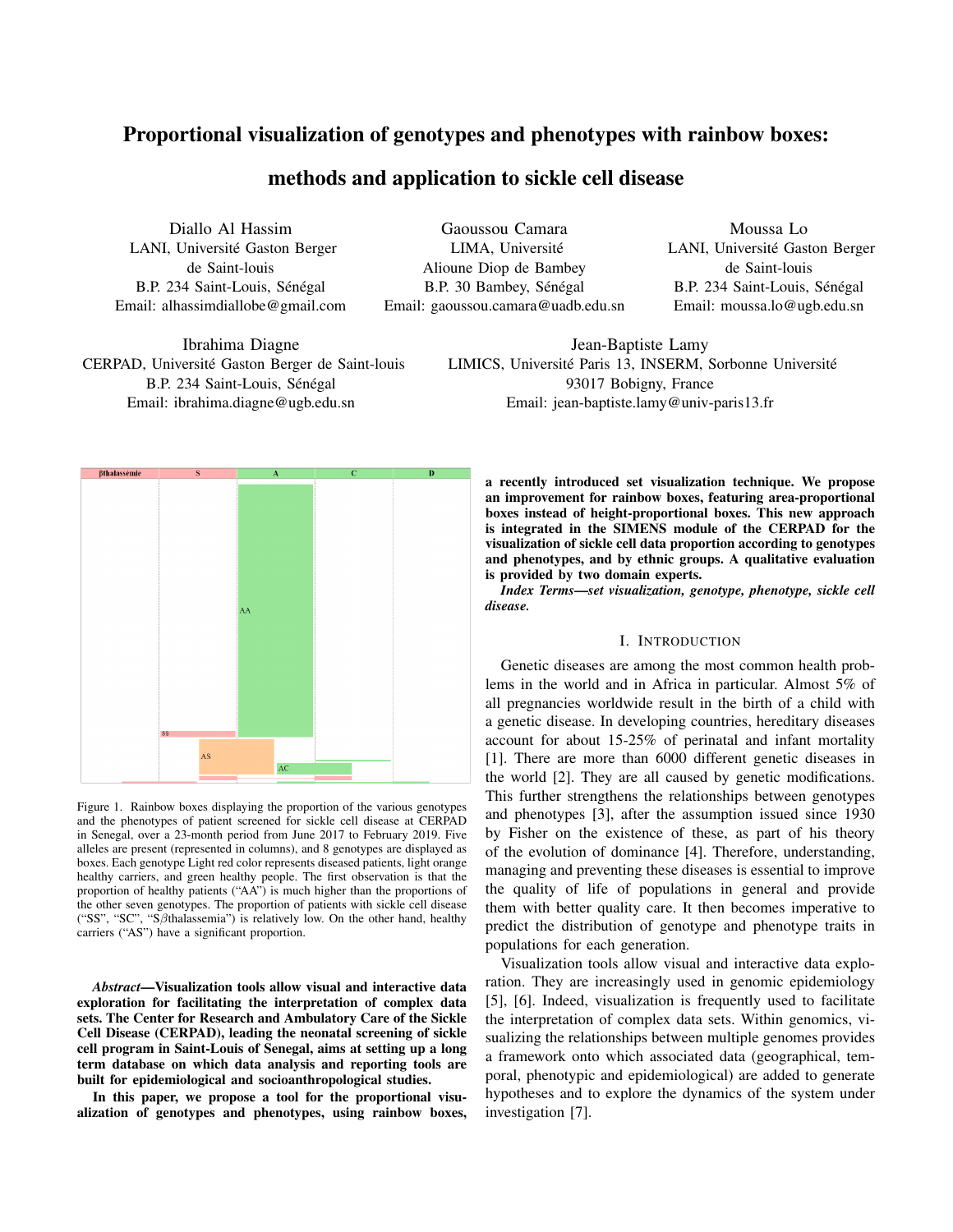Many bioinformatics visualization tools exist to explore reference databases for genetic diseases (Example: OMIM, OrphaNet) [8]. These tools can provide insights into the distribution of genotypes and phenotypes, facilitating a prediction that can be directly useful, in helping to interpret the pathogenic character or not of sequence variation discovered within the scope of molecular diagnostics. For example: the PhenoStacks tool can be used to investigate the distribution of patient phenotypes within a single cohort or compare and contrast similarities and differences of phenotype distribution across patients between cohorts [9].

In this paper, we propose a tool for the proportional visualization of genotypes and phenotypes, using rainbow boxes [10], [11], a recently introduced set visualization technique. We propose an improvement for rainbow boxes, featuring area-proportional boxes instead of the previously proposed height-proportional boxes [12]. We also demonstrate the use of this tool on sickle cell disease in Senegal, on real data.

The rest of the paper is organized as follows. Section II presents related works in set visualization. Section III describes how we represented genotypes and phenotypes with rainbow boxes, and we improved rainbow boxes to achieve an area-proportional visualization. Section IV describes the application of the proposed visualization to sickle cell disease in Senegal, and gives the opinions of two medical experts. Section V discusses the method and the results, before section VI concludes.

#### II. RELATED WORKS

In the literature, proportional Venn diagrams have been used for the visualization of the repartition and the percentages of patients having various subtypes of a given disorder, or various phenotypes. For example, several such diagrams have been proposed for Chronic Obstructive Pulmonary Disease (COPD) [13] and for Behçet's disease-related manifestations [14]. However, these diagrams are limited to the presentation of phenotypes, but they do not display the underlying genotypes.

Many other set visualization techniques have been proposed. They have been reviewed by Alsakallah *et al.* [15]. These authors distinguished 6 main approaches:

(1) Euler / Venn diagrams and their variants,

- (2) overlays on a map,
- (3) node-link diagrams,
- (4) matrix-based techniques,
- (5) aggregation-based techniques, and
- (6) scatterplot-based techniques.

For our problem, *i.e.* the proportional visualization of genotypes and phenotypes, overlays on a map are not suitable because the problem has no geographic component. In addition, we need a proportional visualization, which is difficult to achieve with node-link diagrams. Finally, aggregation and scatterplot-based techniques display only aggregated values (*e.g.* means or principal components), but not the entire



Figure 2. Standard height-proportional rainbow boxes displaying a toy genotype and phenotype dataset (left) and area-proportional rainbow boxes displaying the same dataset (right).

dataset. Consequently, Euler / Venn diagrams and matrixbased techniques seem the best approaches to this problem.

Recently, we introduced rainbow boxes, a matrix-based set visualization technique. Rainbow boxes [10], [11] display the elements to be compared in columns, and the sets in labeled rectangular boxes that cover all the columns corresponding to the elements in the set (see example Figure 2, left). Larger boxes are placed at the bottom and two boxes can be sideby-side as long as they do not cover the same columns. A box can have holes, if the elements in the set are not displayed in consecutive columns (*e.g.* the "CS" box in Figure 2, left). Finding the optimal column order that minimizes the number of holes is a combinatorial optimization problem with a factorial complexity. We proposed heuristic [10] and metaheuristic [16] algorithms to solve this problem in a satisfying time. Finally, we also proposed a proportional variant of rainbow boxes [12], in which box height is an additional visual variable.

#### III. GENERAL METHOD

#### *A. Visual encoding with rainbow boxes*

The problem of the visualization of genotypes and phenotypes for a given genetic disorder can be formalized as follows. Let us consider a set of alleles  $A = \{a_1, ..., a_n\}.$ 

A genotype G consists of either two different alleles, or two copies of the same allele. It is owned by some patients, and it determines the phenotype. Consequently, a genotype can be formalized by a triplet  $G = (a, n, p)$  where a is a subset of alleles  $a \subseteq A$  with  $1 \leq |a| \leq 2$ ,  $n \in \mathbb{R}$  is the proportion of patients having this genotype, and  $p$  is the phenotype. Phenotypes can be described by classifying each patient in a given class, which can be represented by colors. For most genetic disorders, three classes can be considered: diseased (noted Di and represented by a light red color), healthy carrier (Ca, light orange) and healthy non-carrier (He, light green). Healthy carrier patients are not diseased, but they have one recessive allele that can transmit the disease. Thus  $p \in \{Di, Ca, He\}.$ 

The visualization of this type of dataset can be seen as a typed-set visualization problem: each genotype includes a set  $a$  with one or two alleles, and has two additional attributes, proportion  $n$  and phenotype  $p$ . Rainbow boxes can be used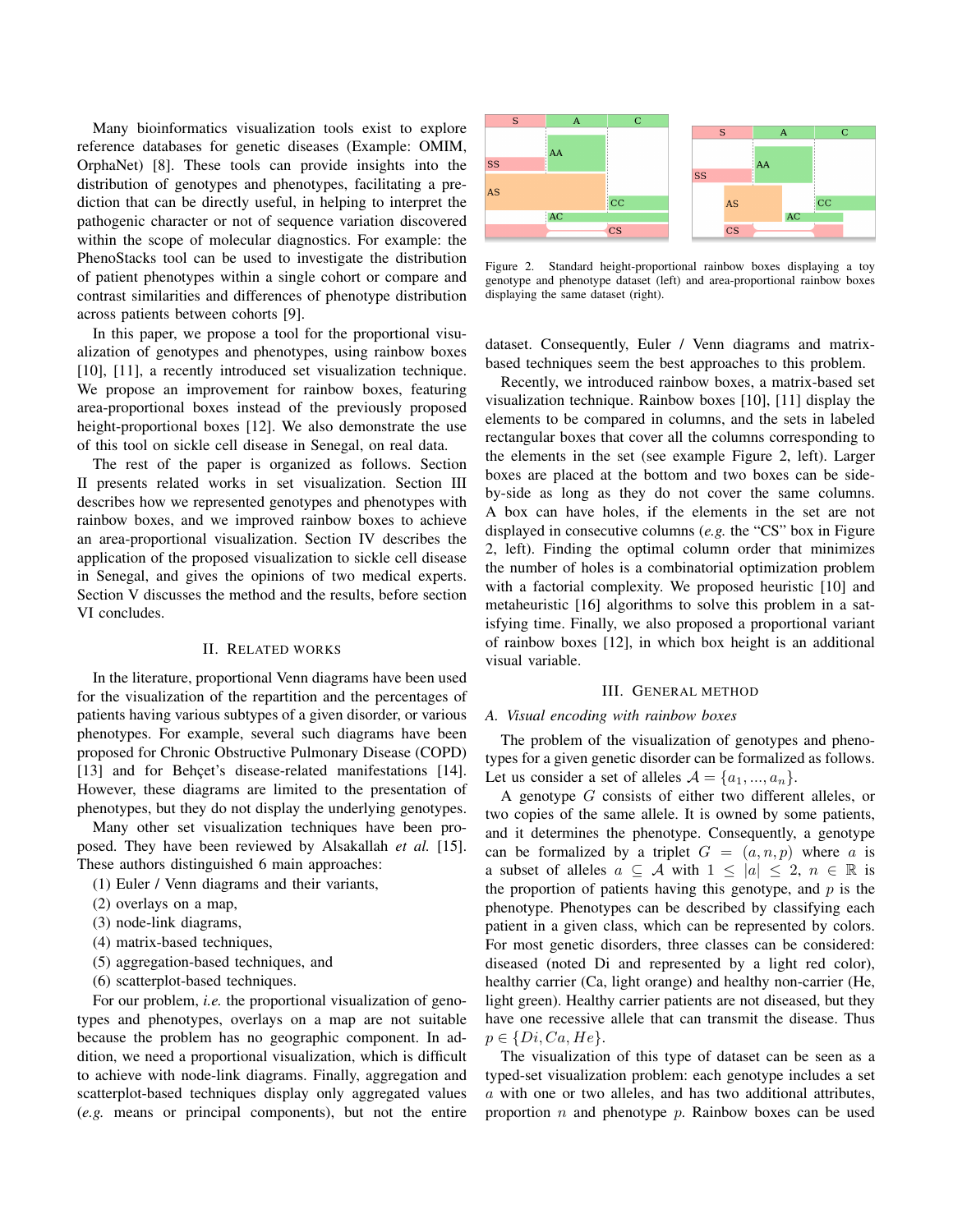to visualize the dataset as follows. Alleles are considered as elements and represented in columns. Genotypes' sets a are considered as sets and represented by boxes. The height of each box encodes  $n$ , the proportion of patients having the genotype, and the box color indicates  $p$ , the corresponding phenotype. In addition, column headers representing alleles can be colored in light red or green, for distinguishing pathological alleles from healthy ones.

Figure 2 (left) show an example corresponding to the following toy dataset with 3 alleles, 6 genotypes and 3 phenotypes:

$$
A = \{A, C, S\}
$$
  
\n
$$
G_1 = (\{A\}, 30\%, He)
$$
  
\n
$$
G_2 = (\{C\}, 12\%, He)
$$
  
\n
$$
G_3 = (\{S\}, 11\%, Di)
$$
  
\n
$$
G_4 = (\{A, C\}, 7\%, He)
$$
  
\n
$$
G_5 = (\{A, S\}, 30\%, Ca)
$$
  
\n
$$
G_6 = (\{C, S\}, 10\%, Di)
$$

Rainbow boxes require to solve an optimization problem, for finding the optimal column order, *i.e.* the one that minimizes the number of holes in boxes. In this study, the number of columns is low, thus we used a brute-force algorithm that tests all possible orders. In addition, we systematically placed pathological alleles on the left, for facilitating the comparison of several visualizations.

## *B. Specific improvement of rainbow boxes*

A problem is frequently encountered when using rainbow boxes for presenting proportional data: box height encodes the proportion but it is known that the human eye is more sensitive to area than to height [17]. For example, in Figure 2 (left), the "AS" box has the same height as the "AA" box, because both are associated with the same proportion (30%). However, since the "AS" box describes a genotype with two alleles, it covers two columns, while the "AA" box covers a single column. As a consequence, the area of the "AS" box is twice as much as the area of the "AA" box. Thus, one may abusively think that the "AS" box contains twice as many patients as the "AA" box.

The problem of genotype visualization is a particular type of set visualization, because each set cannot have more than 2 elements. This specific subtype of set visualization problem offers an opportunity for avoiding the "height *vs* area" problem described in the previous paragraph. In this specific problem, each box covers either 1 or 2 columns (but never more). Instead of having boxes covering 2 columns, we can put the box in the middle of the two columns, but with the same width as 1-column boxes (see example Figure 2, right). Similarly, boxes with a hole are also reduced to the same width (see "CS" box in Figure 2, right). In addition, this allows a tighter vertical stacking of the boxes, *e.g.* "AC" and "AS" boxes can now be next to each other.

|             | AA   | AC. | AS. | SS | Total |
|-------------|------|-----|-----|----|-------|
| Wolofs      | 3528 | 59  | 332 | 6  | 3925  |
| Peulhs      | 726  | 22  | 62  |    | 811   |
| Toucouleurs | 279  |     | 24  |    | 309   |
| Total       | 4533 | 85  | 418 |    | 5045  |
| Table I     |      |     |     |    |       |

NUMBER OF PATIENTS FOUND IN EACH GENOTYPE, ACCORDING TO ETHNIC GROUPS.

#### IV. APPLICATIONS TO SICKLE CELL DISEASE IN SENEGAL

#### *A. Context*

Sickle cell disease is one of the most common genetic diseases in the world. It affects more than 300,000 babies worldwide each year. The majority of these are in sub-Saharan Africa [18], [19]. In Senegal, 1 in 10 people carry the sickle cell disease gene and each year about 1700 children are born with the disease. The SS homozygous form is manifested by anemia, susceptibility to infections and fit bone and/or abdominal attacks. These painful episodes are a major cause of morbidity [20]. Indeed, in the absence of appropriate care of this form SS, 50% of children die before the age of 5 years [21]. Thus, the Center for Research and Ambulatory Care of the Sickle Cell Disease (CERPAD) has been created at Saint-Louis in Senegal to systematically screen newborns in the maternity wards of the region [22]. The center also ensures follow up and care of positive-screened patients till 18 years old. It is equipped with a biological analysis laboratory to carry out screening tests and also a medical service with a care unit responsible for carrying out the care acts.

We have developed an Health Information System for sickle cell disease screening, as part of the follow-up and management of patients diagnosed with sickle cell disease [23]. It is a module integrated into the National Medical Information System for Senegal (SIMENS) [24], which is a modular HIS, initially designed for public health facilities in level 3 of the sanitary pyramid system of Senegal (PNDS 2009-2018, 2009). SIMENS provides generic modules for invoicing, outpatient clinics, hospitalization, biological analysis [25] and radiology. It also provides specialized modules for surgical units, emergency departments, maternity wards and ENT services. All these modules are implemented and tested in collaboration with physicians from the Regional Hospital (CHRSL) and the Gaston Berger University of Saint-Louis. However, the Rainbow boxes module is integrated into the SIMENS for visualization purposes.

# *B. Data*

In this study, we used a dataset from the sickle cell neonatal screening program in Saint-Louis region of Senegal. We focused on the main maternity ward (CHRSL) which performs about half of deliveries, out of 15 maternities. For each newborn, an information sheet is filled regarding the baby's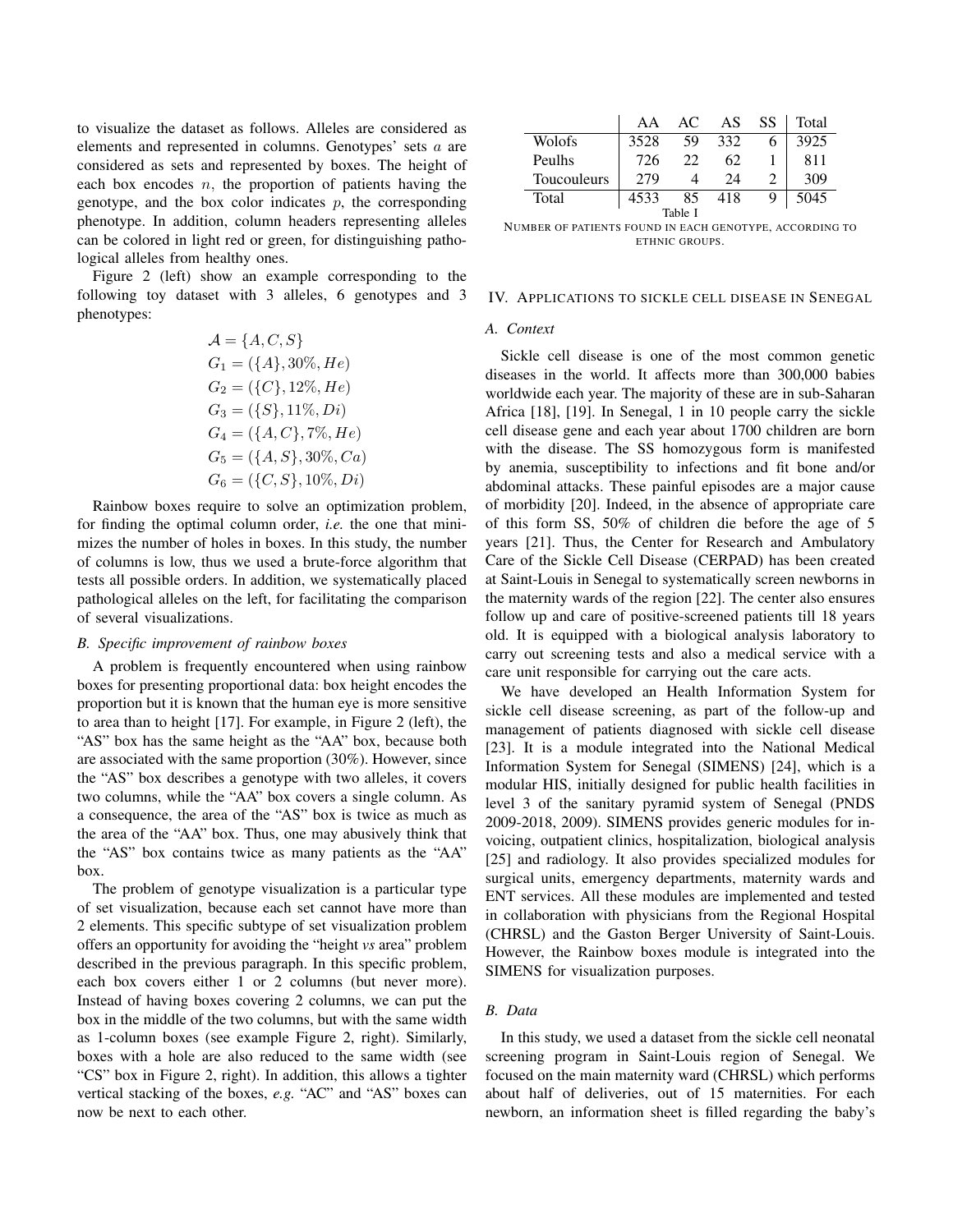medical data, the parent's marital status, contacts and socioprofessional status, the ethnic group, etc. The dataset contains 5,045 records collected from 25/04/2017 to 26/02/2019 and involving three ethnic groups: Wolof, Peulh and Toucouleur (Table I).

#### *C. Results*

Figure 1 shows the repartition of the genotypes and phenotypes of the patients observed from 25/04/2017 to 26/02/2019, and present in SIMENS Electronic Medical Record for sickle cell disease. 5 alleles were observed: A, C, D, S and  $\beta$ thalassemia. The last two alleles (S and  $\beta$ thalassemia) are pathologic. A, C and S are the most frequent alleles. A is dominant over S, and therefore "AS" persons are healthy carriers. On the contrary, S is dominant over C, and thus "SC" patients suffer from sickle cell disease. "SS" patients, having two pathologic alleles, are of course diseased two.

Each allele is shown in a particular column. Each genotype is represented by a colored box, whose height is proportional to the number of persons having this genotype. In addition, popup bubbles display the exact number of patients in a given box, when the mouse is over the box (*i.e.* following the "details on demand" paradigm). Each box has a label indicating the corresponding genotype, provided that the box is tall enough to contain a label. Otherwise, the genotype can be easily deduced by looking at the column labels. The box horizontal position indicates the alleles of the genotype: if it contains a single allele (*e.g.* "AA" or "SS"), the box is in the corresponding column; if it contains two alleles (*e.g.* "AC" or "AS"), the box is in between the two corresponding columns. Whenever the two columns are not contiguous, the box has a hole: it is split in two parts, joined by a small line (*e.g.* box for genotype "SC" has a hole). Alleles were ordered in order to reduce the total hole's height and length, using a brute-force algorithm.

Box color indicated the phenotype (light red: diseased, light orange: healthy carrier, light green: healthy); the aforementioned dominance relations can be deduced by looking at the colors of the various boxes. On Figure 1, one can observe both the proportion of each genotype (height of boxes) and the proportion of each allele (by summing the heights of boxes in a given column). A is by far the most common allele, followed by S and C. "AA" is the most common genotype, followed by "AS", "AC", "SS" and "SC".

The proposed visualization can also be used for comparing the repartition of the genotypes and phenotypes between several subgroups of the population. For example, Figure 3 compares the genotypes and phenotypes of sickle cell disease, in three of the main ethnic groups in Senegal (Wolofs, Peulhs and Toucouleurs). While the overall "big picture" is similar for the three ethnic groups, some differences are visible. One can see that there are a higher proportion of healthy carriers among Wolofs (taller orange "AS" box), compared with the two other ethnic groups. In addition, the C allele seems less frequent among Touculeurs (much smaller "AC" box). Finally, it seems that there are fewer patient suffering from sickle cell disease among Peulhs (smaller "SS" red box). This is quite unexpected, because the proportion of healthy carriers is similar between these two ethnic groups. However, the difference is clearly not significant due to the very low number of patients involved (actually, 1 and 2 patients).

#### *D. Expert opinions*

The proposed visualization (Figure 1 and 3) were shown to two specialists of sickle cell disease screening at the CERPAD biological analysis laboratory. They found the approach very interesting and they appreciated the ability to see in a single image the repartition of alleles, genotypes and phenotypes, simultaneously. The visualization stratified by ethnic groups also interested experts, in order to analyze the importance of ethnicity with regard to sickle cell disease, in the Saint-Louis region, in which Peulhs are an important group.

Experts also suggested the combined visualization of additional phenotypes. Actually, alleles C, D and βthalassemia correspond to hemoglobinopathy. While these alleles may be healthy with regard to sickle cell disease, they can cause other diseases. Experts proposed the use of additional colors for representing the various diseases.

### V. DISCUSSION

In this paper, we proposed the use of rainbow boxes for the proportional visualization of genotypes and phenotypes for a given disease. We improved rainbow boxes with areaproportional boxes. We applied the proposed visualization to real data, from the newborns systematic screening program of sickle cell disease in Saint-Louis of Senegal. Two medical experts were introduced to this new visualization, and were greatly interested.

We described a particular set visualization problem, in which sets include only one or two elements. This specific problem would be very difficult to achieve using the traditional approach, *i.e.* proportional Venn diagram. Several tools exist or drawing proportional Venn diagrams [26], [27], but they are usually approximate [28]. In this specific case, the approximation would be very problematic: in facts, it is not possible to draw a four-set proportional Venn diagram using ellipses and displaying all intersection of degree 2, without showing any of a higher degree. Moreover, previous experimental studies have shown that rainbow boxes are easier to read than Euler / Venn diagrams [29].

For some diseases, the phenotype might not be determined only by the genotype, but it may also depend on the environment. In this case, the proposed method can be adapted by splitting genotype boxes in several parts. For example, if only 40% of the "SS" patients developed the disease, we may split the "SS" box in two parts: a red part representing 40% of the total "SS" box height, and a green part representing the remnant 60%.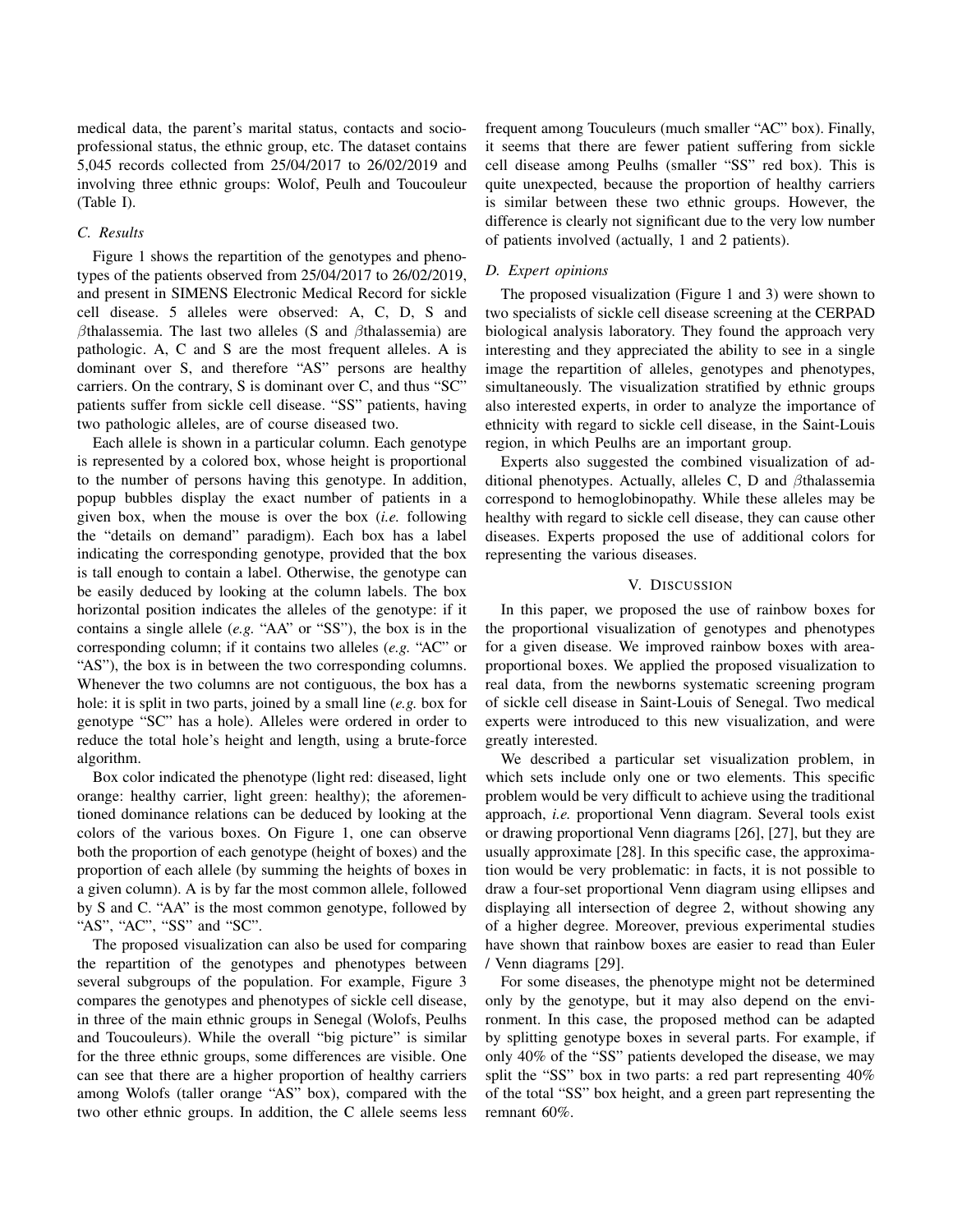

Figure 3. Three rainbow boxes visualizations of genotypes and phenotypes of sickle cell disease, corresponding to three of the main ethnic groups in Senegal (Wolofs, Peulhs and Toucouleurs). These visualizations were limited to the three main alleles (A, C, S) for the sake of simplicity.

For rare diseases, the proportion of diseased phenotypes may be very small compared to the proportion of healthy one. In this case, we suggest to apply a logarithm on the values, as it is a common practice in biology.

## VI. CONCLUSION

We proposed a proportion visualization of the genotypes and phenotypes in a given disorder, using rainbow boxes, and we illustrated our approach on sickle cell disease. The proposed visualization is being integrated in SIMENS for the follow-up of this particular disease. The perspectives of this work include its application to other genetic disorders, the visualization of several phenotypes as suggested by experts, and the implementation of additional subgroup analyses, such as by sex, countries, geographic areas or maternity wards, socioeconomic groups, or time period (*e.g.* years) to visualize the evolution of the disease.

### ACKNOWLEDGEMENTS

This work is part of the SIMENS project which is supported by the Senegalese High Study and Research Ministry through the Scientific and Technic Research Impetus Funding (FIRST), the African Center of Excellence in Mathematics Computer Science and ICT (CEA-MITIC), and the Pierre Fabre Foundation.

#### **REFERENCES**

- [1] D. C. Wertz, J. C. Fletcher, and K. Berg, "Les problèmes éthiques rencontrés en génétique médicale," 2001.
- [2] T. Morgan, J. Schmidt, C. Haakonsen, J. Lewis, M. Della Rocca, S. Morrison, B. Biesecker, and K. A. Kaphingst, "Using the internet to seek information about genetic and rare diseases: a case study comparing data from 2006 and 2011," *JMIR research protocols*, vol. 3, no. 1, p. e10, 2014.
- [3] P. Lopes and J. L. Oliveira, "An innovative portal for rare genetic diseases research: the semantic Diseasecard," *J Biomed Inform*, vol. 46, no. 6, pp. 1108–15, 2013.
- [4] Feingold F, "Les gènes modificateurs dans les maladies héréditaires," *Société Française de Génétique*, vol. 16, no. 4, pp. 1–5, 2000.
- [5] T. Neugebauer, E. Bordeleau, V. Burrus, and R. Brzezinski, "DNA Data Visualization (DDV): Software for Generating Web-Based Interfaces Supporting Navigation and Analysis of DNA Sequence Data of Entire Genomes," *PloS one*, vol. 10, no. 12, p. e0143615, 2015.
- [6] C. B. Nielsen, M. Cantor, I. Dubchak, D. Gordon, and T. Wang, "Visualizing genomes: techniques and challenges," *Nature methods*, vol. 7, no. 3 Suppl, pp. S5–S15, 2010.
- [7] S. Argimón, K. Abudahab, R. J. E. Goater, A. Fedosejev, J. Bhai, C. Glasner, E. J. Feil, M. T. G. Holden, C. A. Yeats, H. Grundmann, B. G. Spratt, and D. M. Aanensen, "Microreact: visualizing and sharing data for genomic epidemiology and phylogeography," *Microbial genomics*, vol. 2, no. 11, p. e000093, 2016.
- [8] P. N. Robinson, C. J. Mungall, and M. Haendel, "Capturing phenotypes for precision medicine," *Cold Spring Harbor molecular case studies*, vol. 1, no. 1, p. a000372, 2015.
- [9] M. Glueck, A. Gvozdik, F. Chevalier, A. Khan, M. Brudno, and D. Wigdor, "PhenoStacks: Cross-Sectional Cohort Phenotype Comparison Visualizations," *IEEE transactions on visualization and computer graphics*, vol. 23, no. 1, pp. 191–200, 2017.
- [10] J. B. Lamy, H. Berthelot, C. Capron, and M. Favre, "Rainbow boxes: a new technique for overlapping set visualization and two applications in the biomedical domain," *Journal of Visual Language and Computing*, vol. 43, pp. 71–82, 2017.
- [11] J. B. Lamy, H. Berthelot, and M. Favre, "Rainbow boxes: a technique for visualizing overlapping sets and an application to the comparison of drugs properties," in *International Conference Information Visualisation (iV)*, Lisboa, Portugal, 2016, pp. 253–260.
- [12] J. B. Lamy and R. Tsopra, "Translating visually the reasoning of a perceptron: the weighted rainbow boxes technique and an application in antibiotherapy," in *International Conference Information Visualisation (iV)*, London, United Kingdom, 2017, pp. 256–261.
- [13] E. Marsh S, J. Travers, M. Weatherall, V. Williams M, S. Aldington, M. Shirtcliffe P, L. Hansell A, R. Nowitz M, A. McNaughton A, B. Soriano J, and W. Beasley R, "Proportional classifications of COPD phenotypes," *Thorax*, vol. 63, no. 9, pp. 761–7, 2008.
- [14] A. Dinc, A. Bayir, I. Simsek, H. Erdem, S. Pay, and M. Turan, "The proportional Venn diagram of Behçet's disease-related manifestations among young adult men in Turkey," *Clin Exp Rheumatol*, vol. 23, no. 4 Suppl 38, pp. S86–90, 2005.
- [15] B. Alsallakh, L. Micallef, W. Aigner, H. Hauser, S. Miksch, and P. Rodgers, "Visualizing sets and set-typed data: State-of-the-art and future challenges," in *Eurographics conference on visualization (Euro-Vis)*, 2014, pp. 1–21.
- [16] Lamy JB, *Advances in nature-inspired computing and applications*. Springer, 2019, ch. Artificial Feeding Birds (AFB): a new metaheuristic inspired by the behavior of pigeons, pp. 43–60.
- [17] Ware C, *Visual thinking for design*. Burlington, USA: Morgan Kaufmann, 2008.